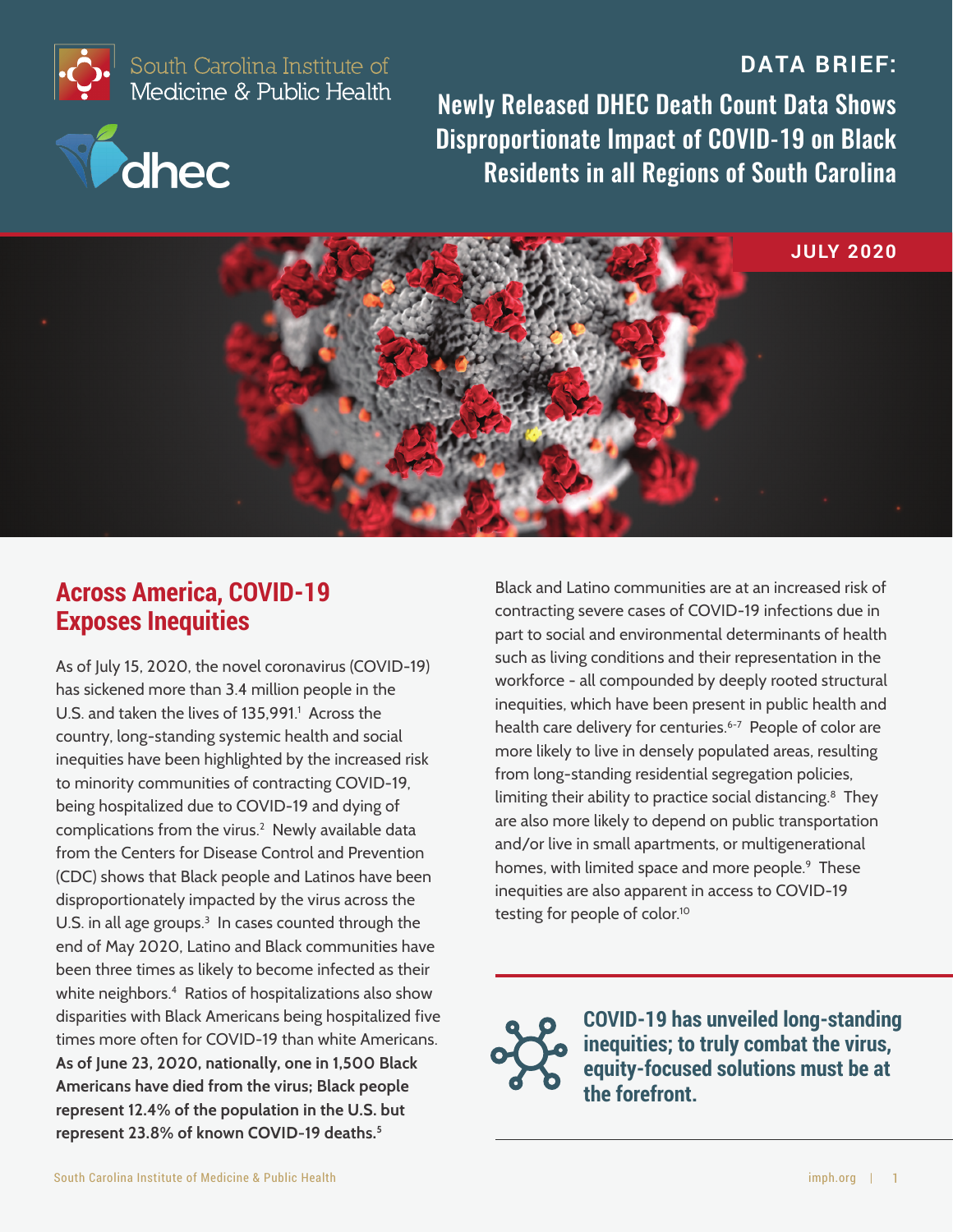## **In South Carolina, Black Residents are Disproportionately Dying From COVID-19**

The following data examines the disparate impact of COVID-19 on black communities in South Carolina. Due to limited access to testing, possible inaccuracies of viral tests and the existence of asymptomatic carriers, the actual COVID-19 case count is likely much higher than what the data indicates. State officials estimate that up to 86% of South Carolinians who have COVID-19 are undiagnosed or untested.<sup>11</sup> An increased number of state residents are seeking testing, and many experience significant wait times or delays getting their results. $^{12}$ The viral tests also produce false negatives about 10% of the time.<sup>13</sup> It is estimated that between 5% and 80% of positive COVID-19 patients are asymptomatic carriers and that symptom-based screening will miss a significant amount of positive cases.<sup>14</sup> COVID-19 death rate data provides the most accurate view of the impact of the virus on various communities. **This data shows that South Carolina's Black residents are being disproportionately impacted by the COVID-19 pandemic.** 

On the national level, data clearly demonstrates that Latinos are also suffering from COVID-19 at disproportionate rates. This is evident in both case counts and death counts.<sup>15</sup> Despite strong anecdotal

**CHART 1**

evidence demonstrating significant COVID-19 disparities for Latinos in South Carolina, the data reviewed for this report does not reflect this reality.<sup>16</sup> A variety of factors may explain why there is a mismatch in quantitative and informal qualitative data for Latino Coronavirus disparities in the state. A delay in testing or a lack of testing may be caused by fears of deportation and mistrust in the health care system, causing case counts to be inaccurate.<sup>17</sup> As this report reviews quantitative data, Black Americans are the focus of this analysis. Future analysis will focus on the Latino population in South Carolina.

Echoing national data, Black individuals in South Carolina are more likely than white individuals to experience a wide range of underlying health conditions, including diabetes, hypertension and high cholesterol, which leads to increased risk of heart disease.<sup>18</sup> These conditions make people more vulnerable to contracting COVID-19 and can make their recovery more difficult.<sup>19</sup>

As demonstrated in Chart 1, **Black individuals make up 49.1% of hospitalizations in South Carolina for COVID-19, which is significantly higher than their representation of the state's population (27%).<sup>20</sup>**



Data Source: DHEC, hospitalizations as of July 8, 2020 n=3,409 <sup>20</sup>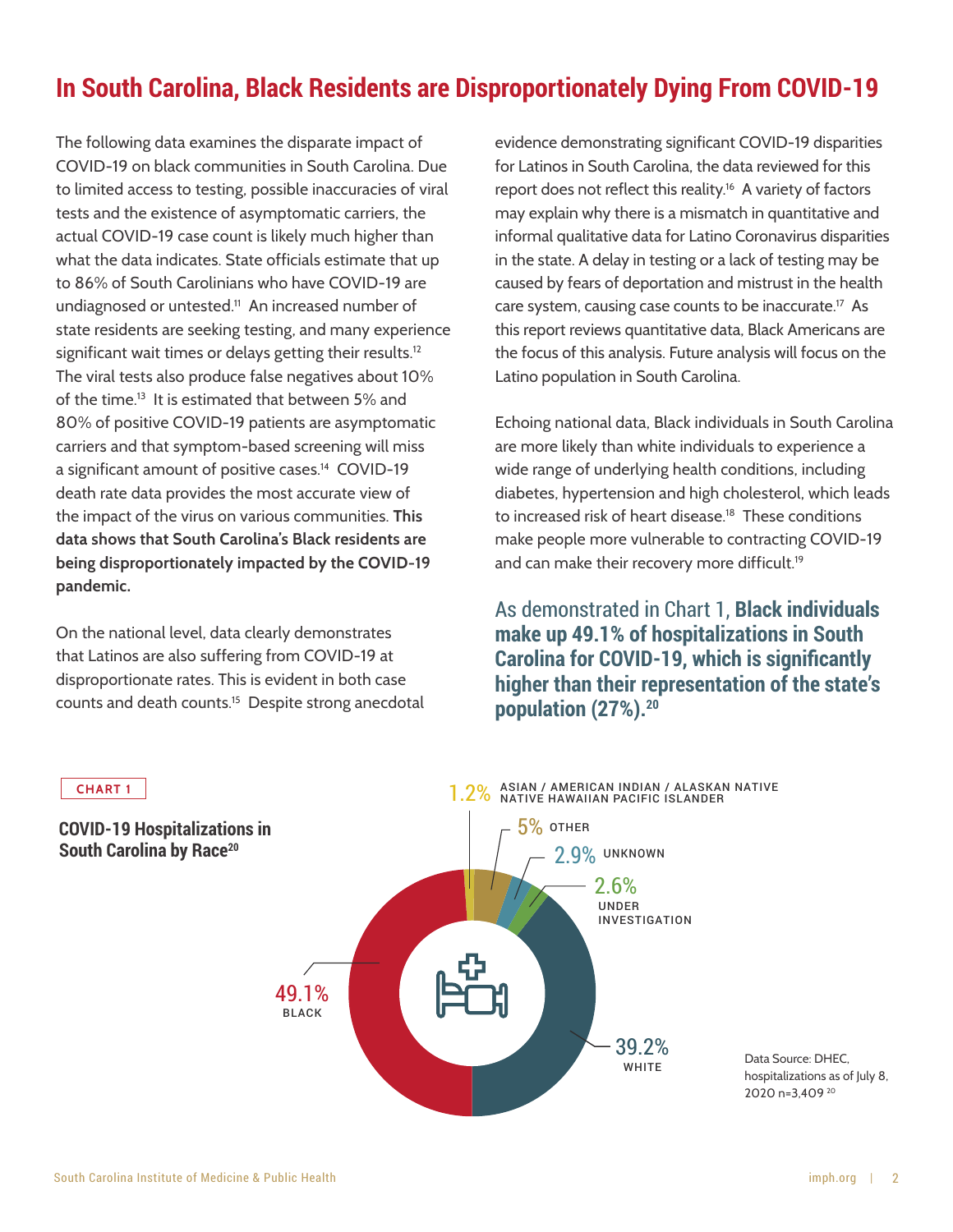#### **South Carolina Counties by Region**

death counts by demographic characteristics. South Carolina's COVID-19 death data is now stratified by race and ethnicity by region of the state, showing significant differences in how the virus is affecting demographic groups in each region of the State (the Upstate, the Midlands, the Lowcountry and the Pee Dee regions). These regionally disaggregated data sets are demonstrated in Charts 2-8 below. As part of their response to the pandemic in the Palmetto State, the South Carolina Department of Health and Environmental Control (DHEC) is tracking COVID-19 case and

## **State-Level COVID-19 Deaths**

**Although Black people account for only 27% of the population of South Carolina, they represent 45% of state residents who have died from the Coronavirus. While white people also represent 45% of COVID-19 deaths, they make up 68.6% of South Carolina's population.**

**UPSTATE** 

 $\mathbf{\Theta}$ 

MIDLANDS

PEE DEE

 $\bf{O}$ 

LOWCOUNTRY



Data Sources - Charts 2, 5-8: South Carolina Department of Health & Environmental Control (DHEC) and U.S. Census Bureau, Population Division, Annual Estimates of the Resident Population for Counties in South Carolina: April 1, 2010 to July 1, 2019. Release Date: March 2020. Data for death and population is categorized in racial groups: White, Black and Other or Unknown, which includes American Indian and Alaska Native, Asian, Native Hawaiian and Other Pacific Islander and Two or More Races. <sup>20</sup>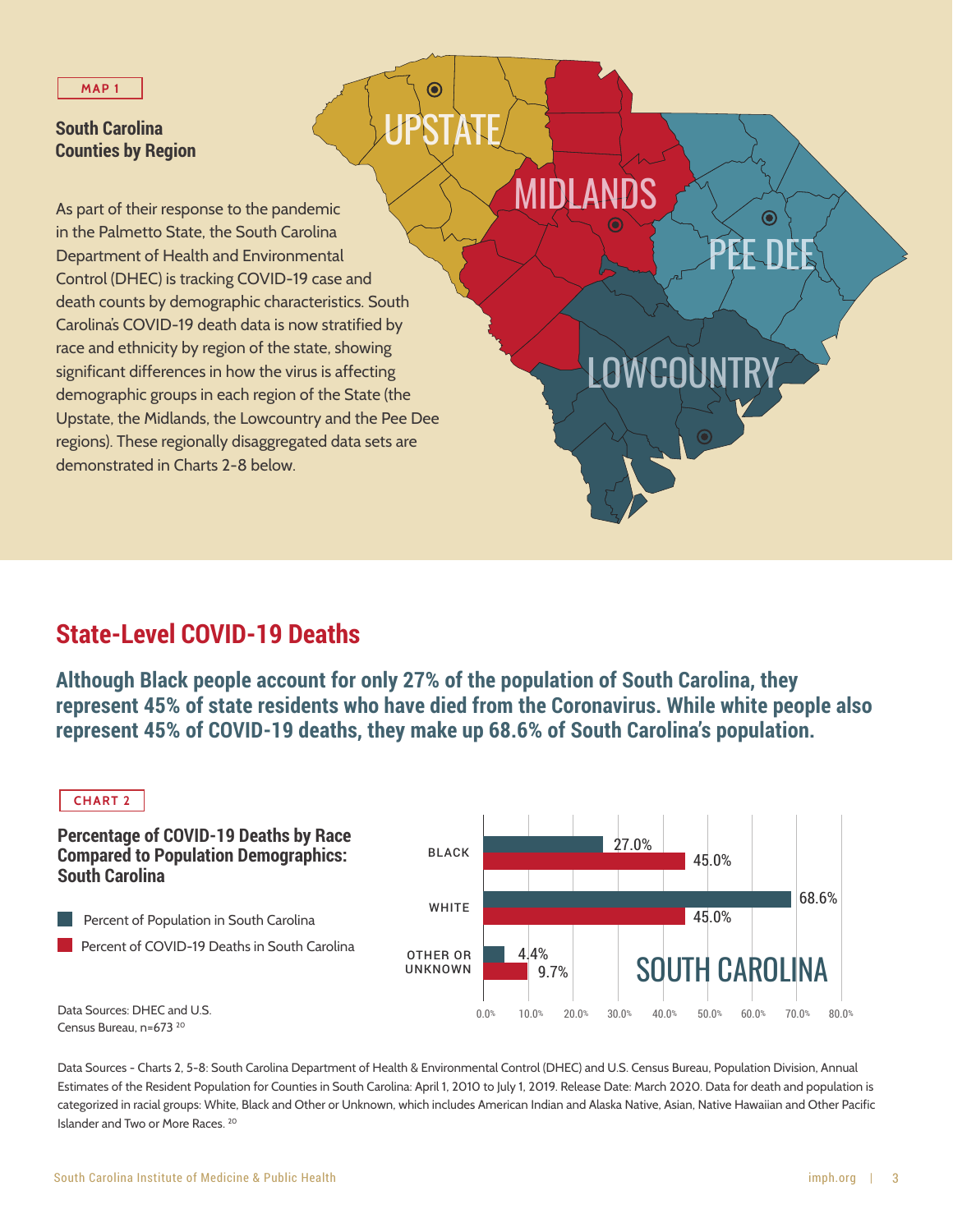# **Regional Death and Case Rate Data**

**CHART 3**



#### **Rate per 100,000 of COVID-19 Deaths Comparing White and Black by Region**

The biggest racial disparity in the state for deaths is in Pee Dee, as the Black community has 2.43 times the rate of death compared to whites.

**CHART 4**

#### **Rate per 100,000 of COVID-19 Cases Comparing White and Black by Region**



For documented cases, the largest disparity appears in the Low Country, as the Black community has 1.86 times the rate of whites.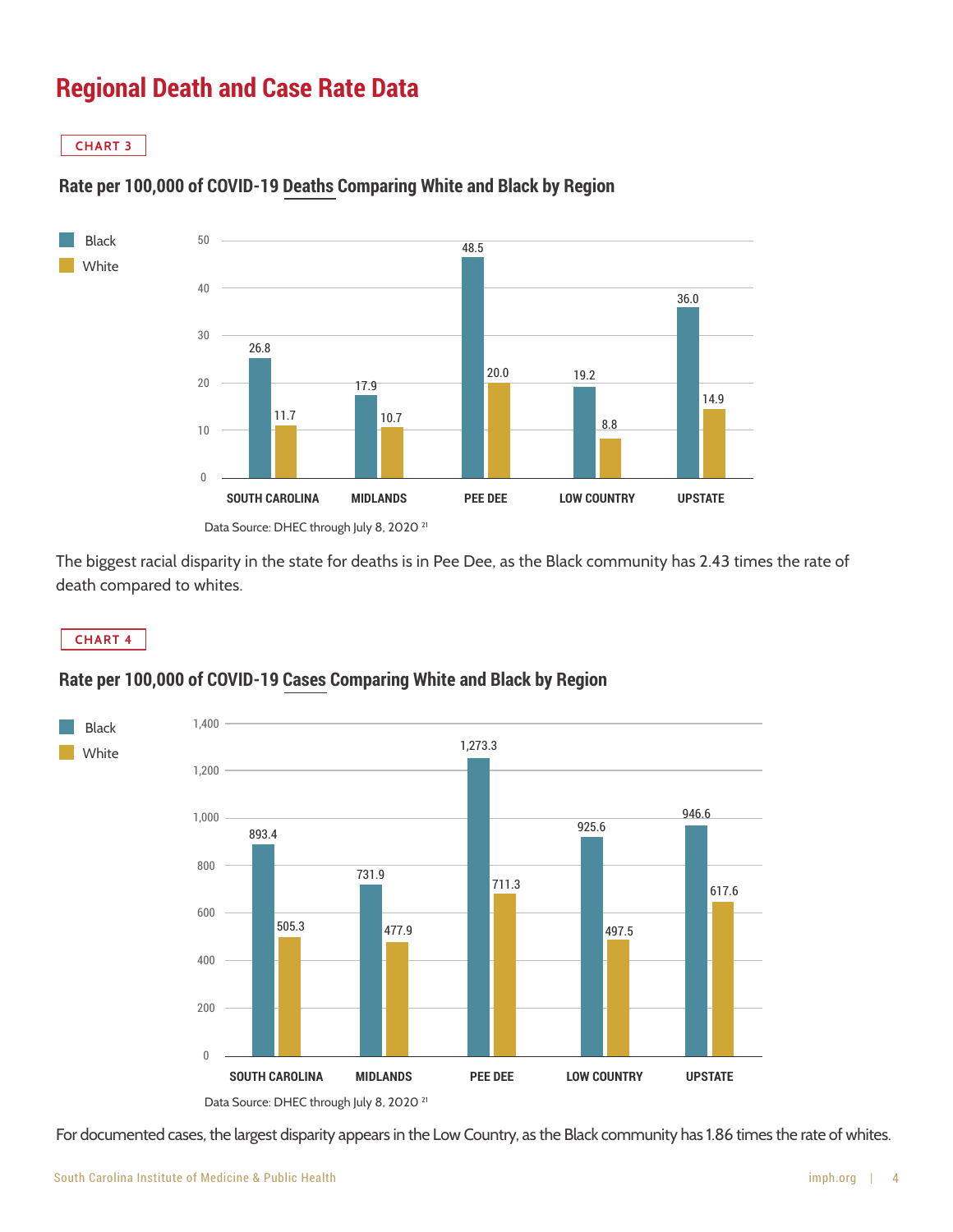# **Regional Deaths Compared to Population**

#### **Percentage of COVID-19 Deaths by Race Compared to Population Demographics by Region**

Percent of Population in South Carolina

Percent of COVID-19 Deaths in South Carolina



In the Upstate, COVID-19 deaths for Black people are 19.3 percentage points **higher** than their representation in the population. Conversely, white people COVID-19 deaths are 15.1 percentage points **lower** than their representation in the population.



Data Sources: DHEC and U.S. Census Bureau, n=149 <sup>20</sup> Data Sources: DHEC and U.S. Census Bureau, n=197 Data Sources: DHEC and U.S. Census Bureau, n=197 <sup>20</sup>

In the Midlands, Black people represent nearly 30% of the population and 36% of deaths, while white people represent about 61.9% of the population and only 43.2% of deaths. Residents of the Midlands who did not identify as white or Black represent 8.3% of the population but other races and cases for which race is unknown account for 20.9% of COVID-19 deaths.



Data Sources: DHEC and U.S. Census Bureau, n=232 <sup>20</sup> Data Sources: DHEC and U.S. Census Bureau: n=95 <sup>20</sup>

In the Pee Dee region, Black deaths are 23.1 percentage points higher than their percentage of the population while white deaths are 22.3 percentage points lower than their percentage of the population.



In the Lowcountry, Black people account for just under a third of the population but nearly 50% of deaths. White people account for about 61.7% of the population but 46.3% of deaths.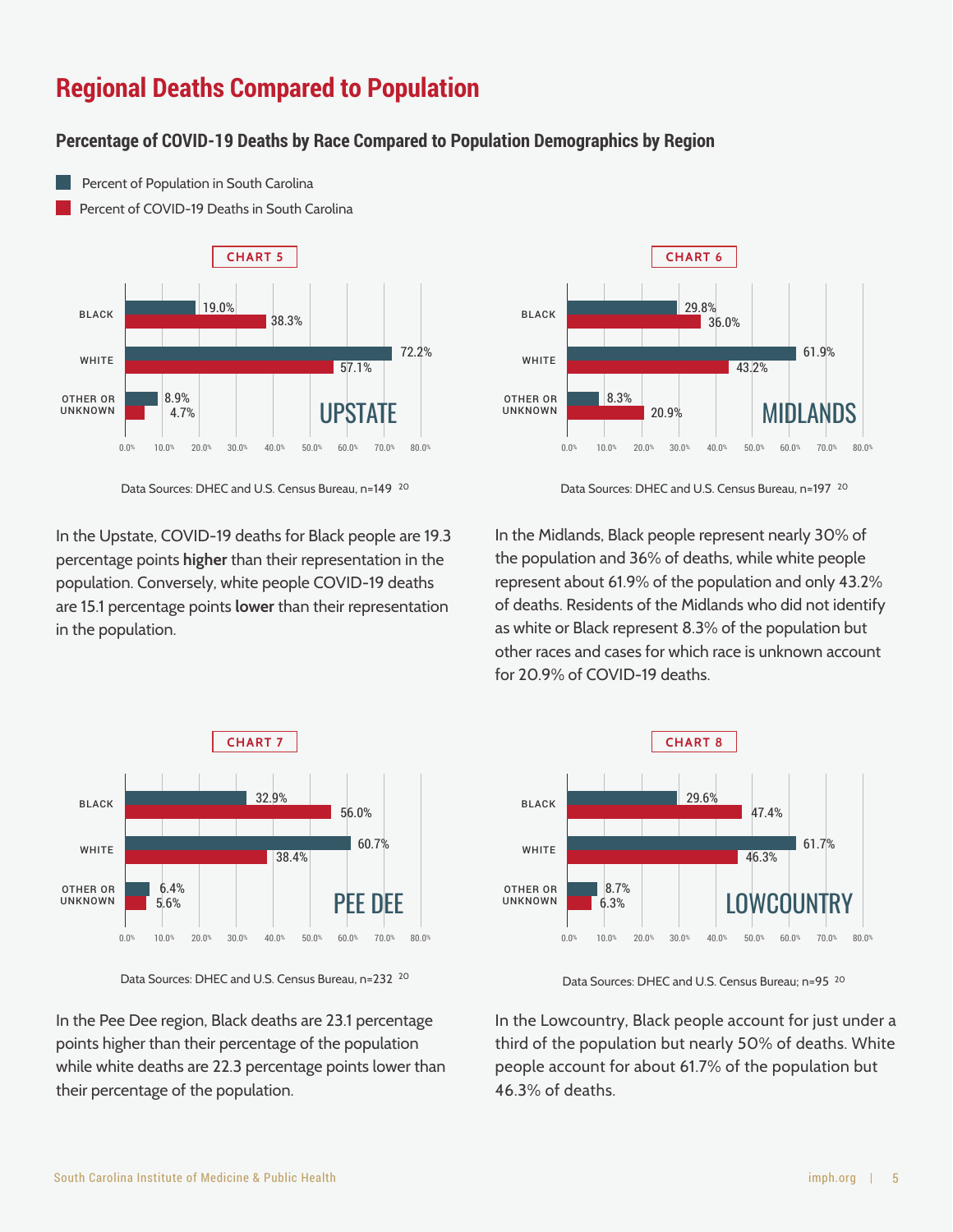## **Neighboring States**

According to the National Academy for State Health Policy, every state in the southeast is reporting COVID-19 cases by race and ethnicity, with many providing data on mortality and some providing data on hospitalizations, disaggregated by race. $^{22}$ 

Georgia and North Carolina show similar racial disparity patterns at the state level. In Georgia, Black people account for 31% of the population, but 48% of COVID-19 deaths.<sup>23</sup> In North Carolina, Black people account for 21% of the population, yet 33% of the state's COVID-19 deaths<sup>24</sup>



# **Analysis and Conclusion**

DHEC data shows significant disparities in COVID-19 cases and deaths for Black people in South Carolina on both the state and regional level. In each region of the state, the death burden for Black people is disproportionate to the portion of the population they represent.

To address these disparities, public health experts have suggested actions that should be considered by federal, state and local government and health care providers:

- Continue to increase testing availability across the state, with focus on communities of color and communities with limited access to care. With knowledge of positive results, people can quarantine and get care earlier.
- Streamline access to care for vulnerable populations, including people of color and low-income individuals. Access to better and earlier treatment will decrease COVID-19 mortality.
- Promote face covering and social distancing through media campaigns, policy changes and ensuring that people have access to personal protective equipment like masks and sanitizers. Special messaging to vulnerable populations could increase individual-level prevention efforts.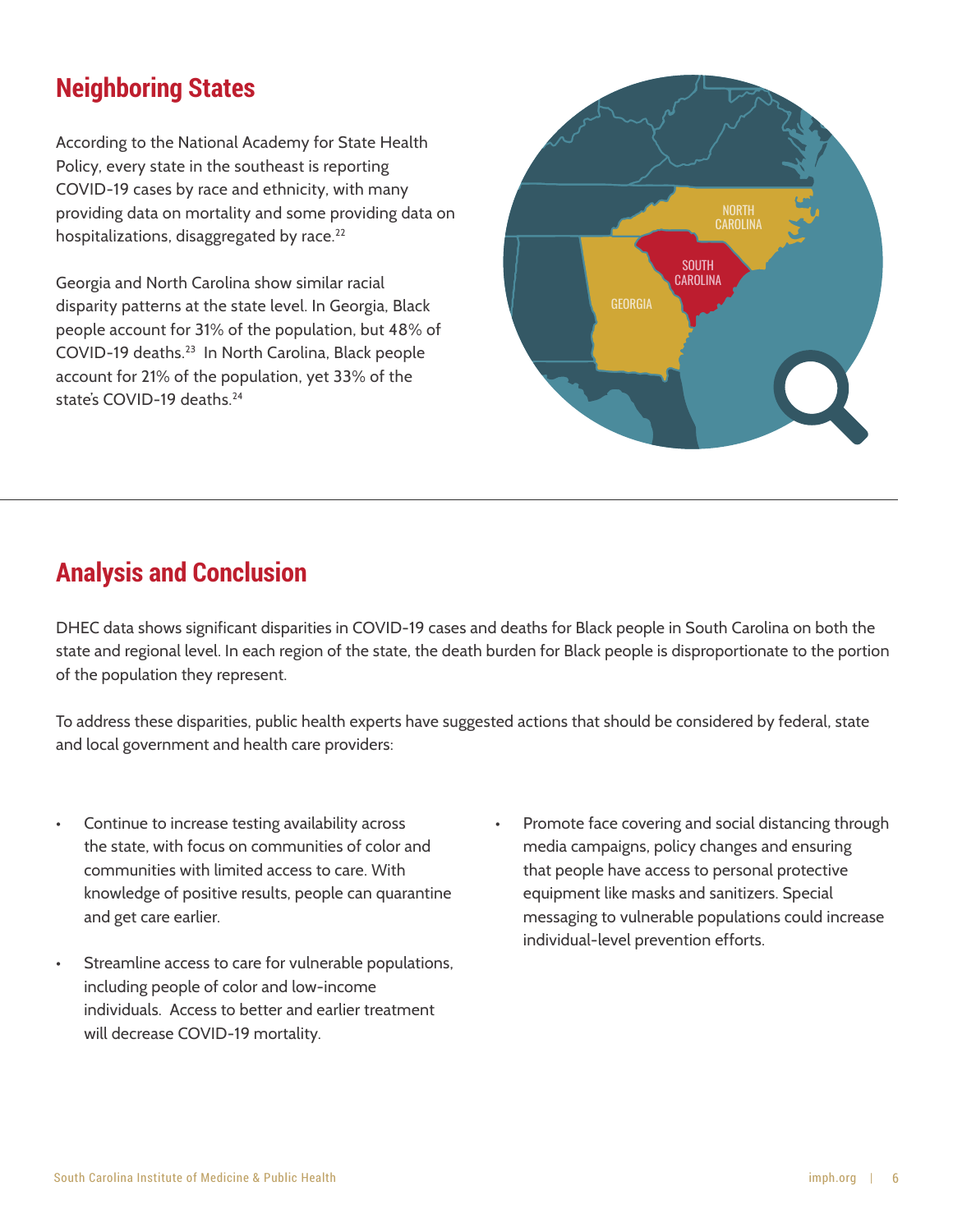Additionally, since early in the pandemic when racial disparities were first identified through data, DHEC and state and community partners have taken extensive outreach efforts to ensure minority and at-risk populations receive the information, guidance and resources they need to protect themselves and others from COVID-19. A snapshot of those efforts include:

- DHEC and partners have hosted 443 free testing events across the state since May, focusing on rural and underserved areas of the state
- Partnerships with PASOS, Commission on Minority Affairs, Department on Aging, the Office of Rural and others for targeted messaging
- Multiple statewide telebriefings with faith-based leaders, AARP members, Tribal Leaders, and Environmental Justice Leaders
- Billboards and gas station and essential business signage focused on at-risk populations and rural health
- Information provided to Women, Infant, Children (WIC) clients
- Educational materials provided to local housing authorities
- Telebriefing with members of the Legislative Black Caucus and the state's African American publications
- Public service announcements centered on reaching African Americans
- Social media influencer campaign featuring celebrities, musicians and politicians
- Partnership with SCDOT, Columbia and The COMET to better protect those who utilize public transportation
- 15 interviews with Hispanic radio and digital platforms
- Testing event for the Catawba Indian Reservation

# **Coming Soon from IMPH Coming Soon from DHEC**

Future analysis from IMPH will include a focus on the disproportionate impact COVID-19 Latino population in South Carolina; emerging case counts indicate this community is being impacted more than any other.<sup>25</sup> In the fall of 2020, IMPH plans to release a policy paper focusing on equity and COVID-19.

We will further examine the racial and ethnic disparities in South Carolina that have been highlighted by the COVID-19 pandemic and provide policy options for consideration.

To ensure you receive this report, please visit our website (imph.org) and sign up for our newsletter.

DHEC is finalizing a new COVID-19 dashboard that provides county- and regional-level information, including the demographics of positive cases and deaths, percent positive, cases by age group and additional data for all 46 counties. The agency is presenting this localized data publicly on its COVID-19 webpage this month.